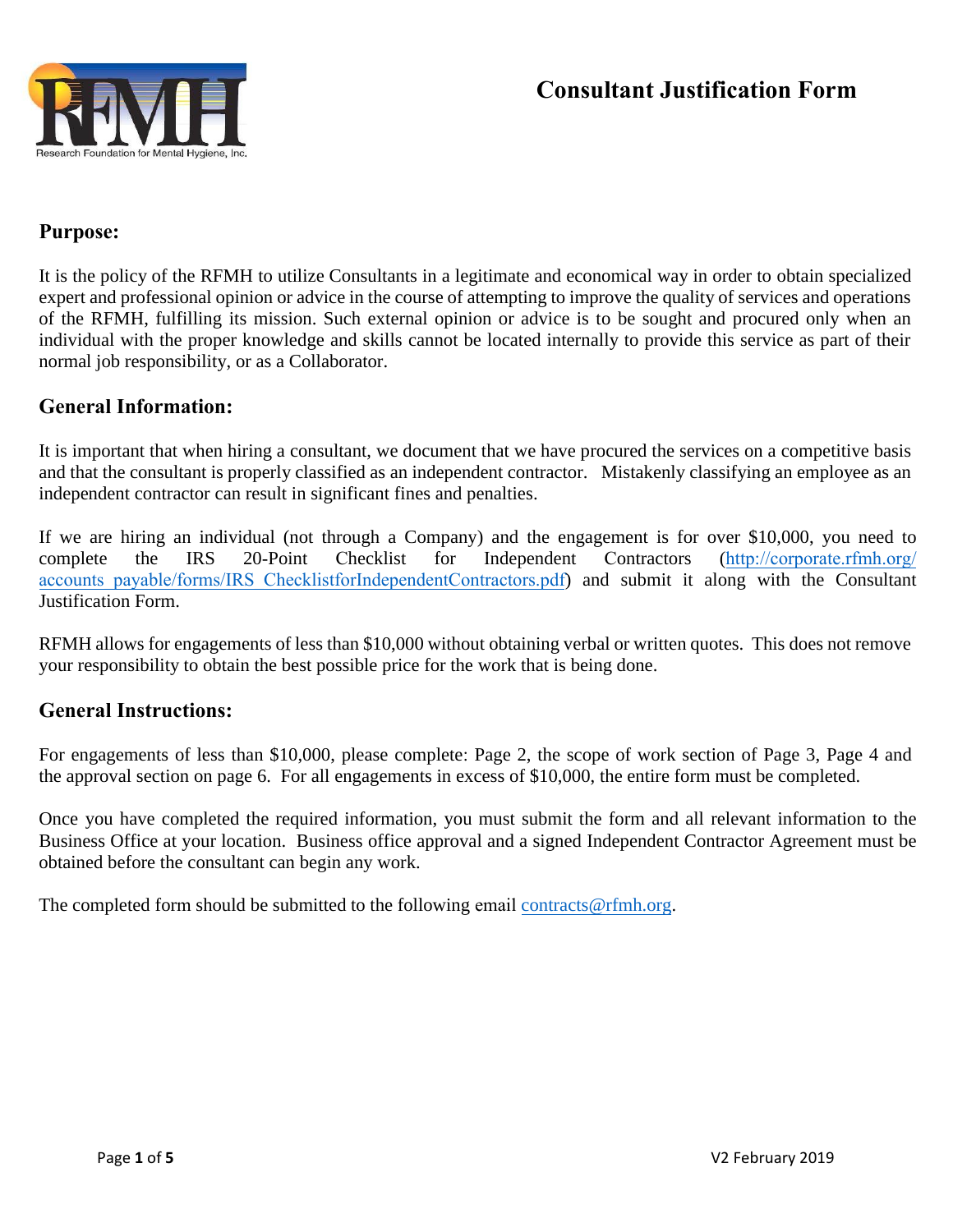| Individual/ Company Name                                                                                                                                                                                                                                                                                                                                             |               | Taxpayer ID (SSN/TIN)                                                                                                                                                                                                                                      | Telephone No.                      |                  |  |  |
|----------------------------------------------------------------------------------------------------------------------------------------------------------------------------------------------------------------------------------------------------------------------------------------------------------------------------------------------------------------------|---------------|------------------------------------------------------------------------------------------------------------------------------------------------------------------------------------------------------------------------------------------------------------|------------------------------------|------------------|--|--|
| Address 1                                                                                                                                                                                                                                                                                                                                                            |               | City                                                                                                                                                                                                                                                       | <b>State</b>                       | Zip              |  |  |
| Address 2                                                                                                                                                                                                                                                                                                                                                            |               | e-mail                                                                                                                                                                                                                                                     | <b>Dates of Services</b><br>Start_ | End              |  |  |
| Project                                                                                                                                                                                                                                                                                                                                                              | Task<br>Award | <b>Project Director</b>                                                                                                                                                                                                                                    | Organization                       |                  |  |  |
| For Individuals Only Please Provide Citizenship Status:<br><b>US</b> Citizen<br>Resident Alien<br>Nonresident Alien<br>Country of Citizenship                                                                                                                                                                                                                        |               |                                                                                                                                                                                                                                                            |                                    |                  |  |  |
| If the individual is NOT a U.S. Citizen and will be working in the U.S.,<br>please attach a completed form W-8 along with a copy of the VISA, I-94 or INS form 8233 (whichever is applicable)                                                                                                                                                                        |               |                                                                                                                                                                                                                                                            |                                    |                  |  |  |
| Minority Owned<br>Is Consultant: Check all that apply: Small Business<br>Women Owned                                                                                                                                                                                                                                                                                 |               |                                                                                                                                                                                                                                                            |                                    |                  |  |  |
| Is Consultant a relative, business associate, or personal acquaintance of Project Director or others at RFMH or the Research Institutes?<br>If YES, describe relationship:<br>Yes<br>No                                                                                                                                                                              |               |                                                                                                                                                                                                                                                            |                                    |                  |  |  |
| Is Consultant a current RFMH, NYS, DMH, or US Government Employee or have they been employed by one of those organizations in the past<br>24 months? Yes<br>No.<br>If YES, please name the organization, dates of employment and your responsibilities.<br>Is Consultant an individual or specific person at a company? Yes<br>If YES, attach individual's CV.<br>No |               |                                                                                                                                                                                                                                                            |                                    |                  |  |  |
|                                                                                                                                                                                                                                                                                                                                                                      |               | Does this work involve research or research related activities? Yes $\Box$ No $\Box$ If No, briefly describe the activity                                                                                                                                  |                                    |                  |  |  |
|                                                                                                                                                                                                                                                                                                                                                                      |               | Is the Consultant responsible for the design, conduct (including data collection and analysis), or reporting of research? Yes<br>If YES to this question or the previous one, consider the need for financial conflict of interest training and reporting. |                                    | $\overline{N_0}$ |  |  |
| with contract.                                                                                                                                                                                                                                                                                                                                                       |               | Will the Consultant have access to Protected Health Information (PHI)? Yes \Res \Res \Res please include Business Associate Agreement                                                                                                                      |                                    |                  |  |  |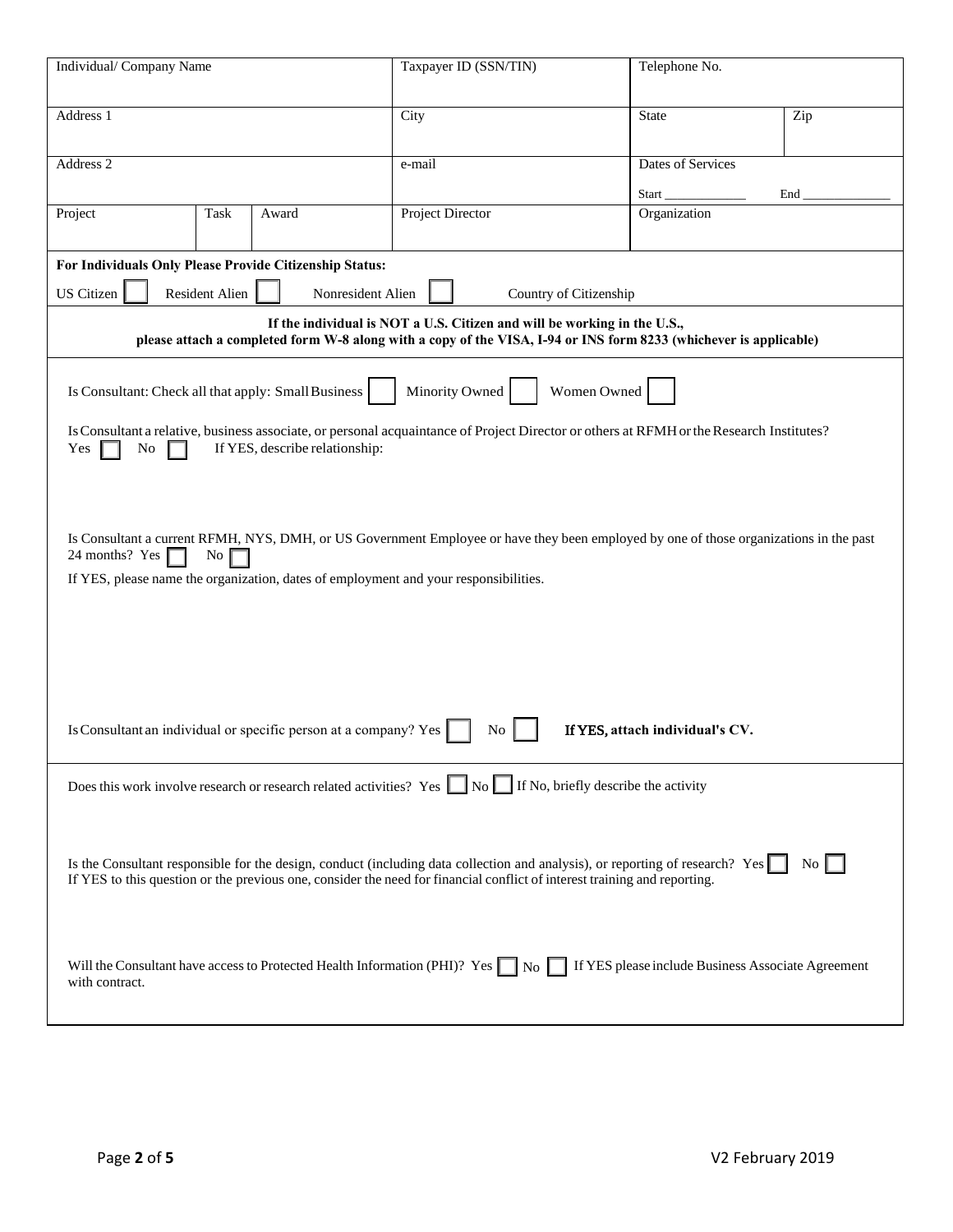#### **ATTACHMENT A** SCOPE OF WORK TO BE PROVIDED BY PROJECT DIRECTOR

**If you have received a formal proposal that details the scope of work, timeline and deliverables please attach. If not, include a full description of who will perform the work, what are the work products, when will the work be performed, where will the work be performed. Include any deliverables and their due dates.**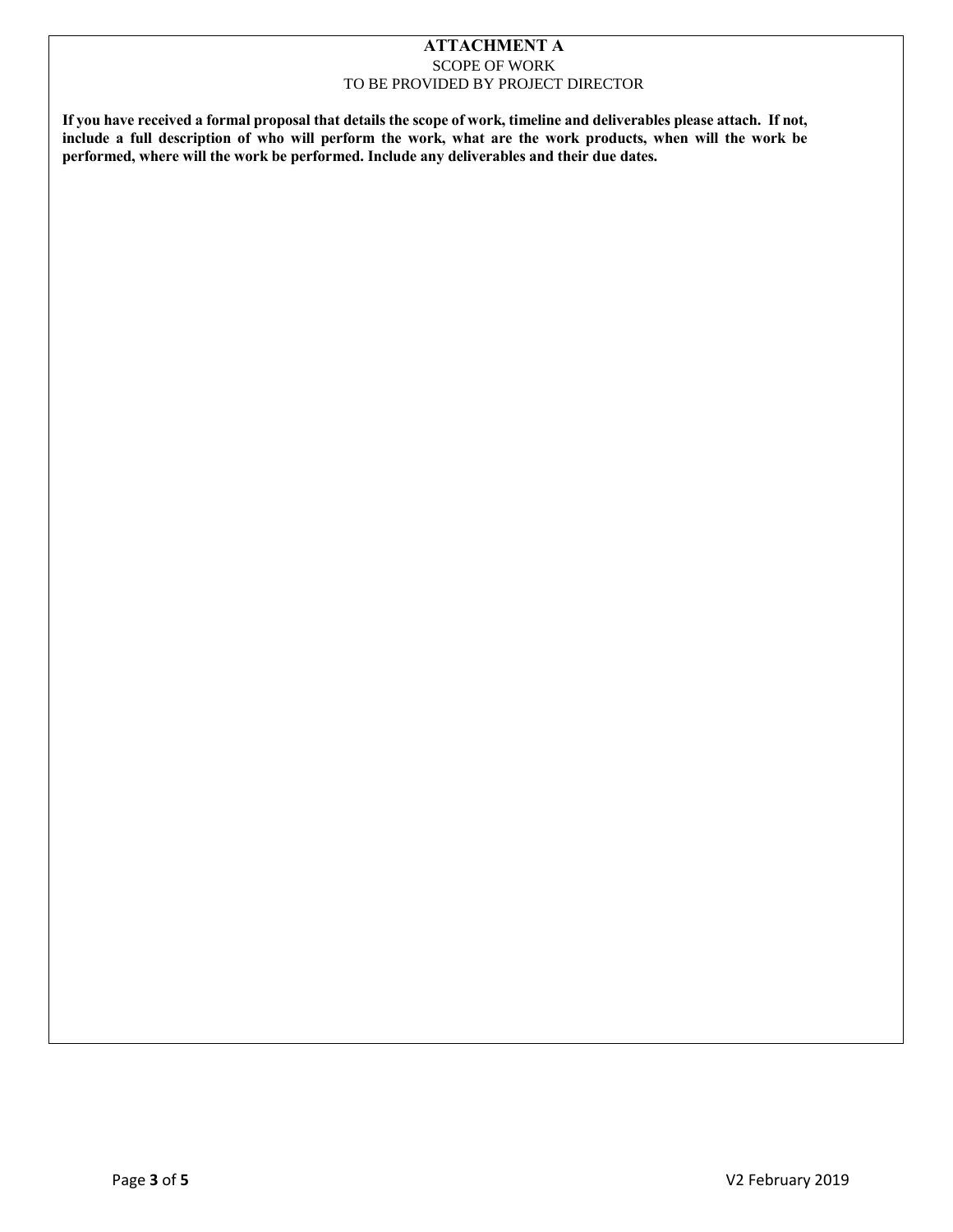| <b>ATTACHMENT B</b><br>CONSULTANT BUDGET AND PAYMENT SCHEDULE                                                                                                                                                                                                                                                                                                                                  |  |  |  |  |  |  |
|------------------------------------------------------------------------------------------------------------------------------------------------------------------------------------------------------------------------------------------------------------------------------------------------------------------------------------------------------------------------------------------------|--|--|--|--|--|--|
| A. Payment                                                                                                                                                                                                                                                                                                                                                                                     |  |  |  |  |  |  |
| (i) Consultant shall be reimbursed at the following rate(s):                                                                                                                                                                                                                                                                                                                                   |  |  |  |  |  |  |
| \$________/ hour for_________hours not to exceed \$_______________________________                                                                                                                                                                                                                                                                                                             |  |  |  |  |  |  |
| OR                                                                                                                                                                                                                                                                                                                                                                                             |  |  |  |  |  |  |
| (ii) Consultant shall be reimbursed for deliverables as detailed in Attachment A:                                                                                                                                                                                                                                                                                                              |  |  |  |  |  |  |
| <u>total</u><br>\$                                                                                                                                                                                                                                                                                                                                                                             |  |  |  |  |  |  |
| <b>B.</b> Travel Expenses                                                                                                                                                                                                                                                                                                                                                                      |  |  |  |  |  |  |
| be in accordance with RFMH travel policy.                                                                                                                                                                                                                                                                                                                                                      |  |  |  |  |  |  |
| C. Other Expenses (Itemize)                                                                                                                                                                                                                                                                                                                                                                    |  |  |  |  |  |  |
| Consultant shall be reimbursed for allowable incidental expenses including but not limited to secretarial, duplicating,<br>etc, not to exceed \$<br><u> 1990 - Jan Barbara Barat, politik eta politik eta politik eta politik eta politik eta politik eta politik e</u>                                                                                                                        |  |  |  |  |  |  |
| <b>SUMMARY</b>                                                                                                                                                                                                                                                                                                                                                                                 |  |  |  |  |  |  |
| A. Hourly Rate/Deliverable<br>$\begin{array}{c c} \hline \rule{0cm}{2.5mm} & 0.00 \\ \hline \rule{0cm}{2.5mm} & \multicolumn{3.5mm}{2.5mm} \end{array}$<br>\$<br>B. Travel<br>C. Other Expenses                                                                                                                                                                                                |  |  |  |  |  |  |
| <b>TOTAL</b><br>\$<br>0.00                                                                                                                                                                                                                                                                                                                                                                     |  |  |  |  |  |  |
| PAYMENT SCHEDULE                                                                                                                                                                                                                                                                                                                                                                               |  |  |  |  |  |  |
| Monthly, based on invoices submitted by consultant that detail hours, work performed, dates of service, travel and<br>other expenses. For travel and other expenses, receipts should be attached. If some other payments terms<br>(Quarterly, deliverable, fixed price, etc.) are to be used, please attached proposed payment schedule or include in<br>Scope of Work section (Attachment B). |  |  |  |  |  |  |
| Invoices should be sent to:                                                                                                                                                                                                                                                                                                                                                                    |  |  |  |  |  |  |
|                                                                                                                                                                                                                                                                                                                                                                                                |  |  |  |  |  |  |
|                                                                                                                                                                                                                                                                                                                                                                                                |  |  |  |  |  |  |
|                                                                                                                                                                                                                                                                                                                                                                                                |  |  |  |  |  |  |
|                                                                                                                                                                                                                                                                                                                                                                                                |  |  |  |  |  |  |
| Phone: $\frac{1}{\sqrt{1-\frac{1}{2}} \cdot \frac{1}{2}}$                                                                                                                                                                                                                                                                                                                                      |  |  |  |  |  |  |